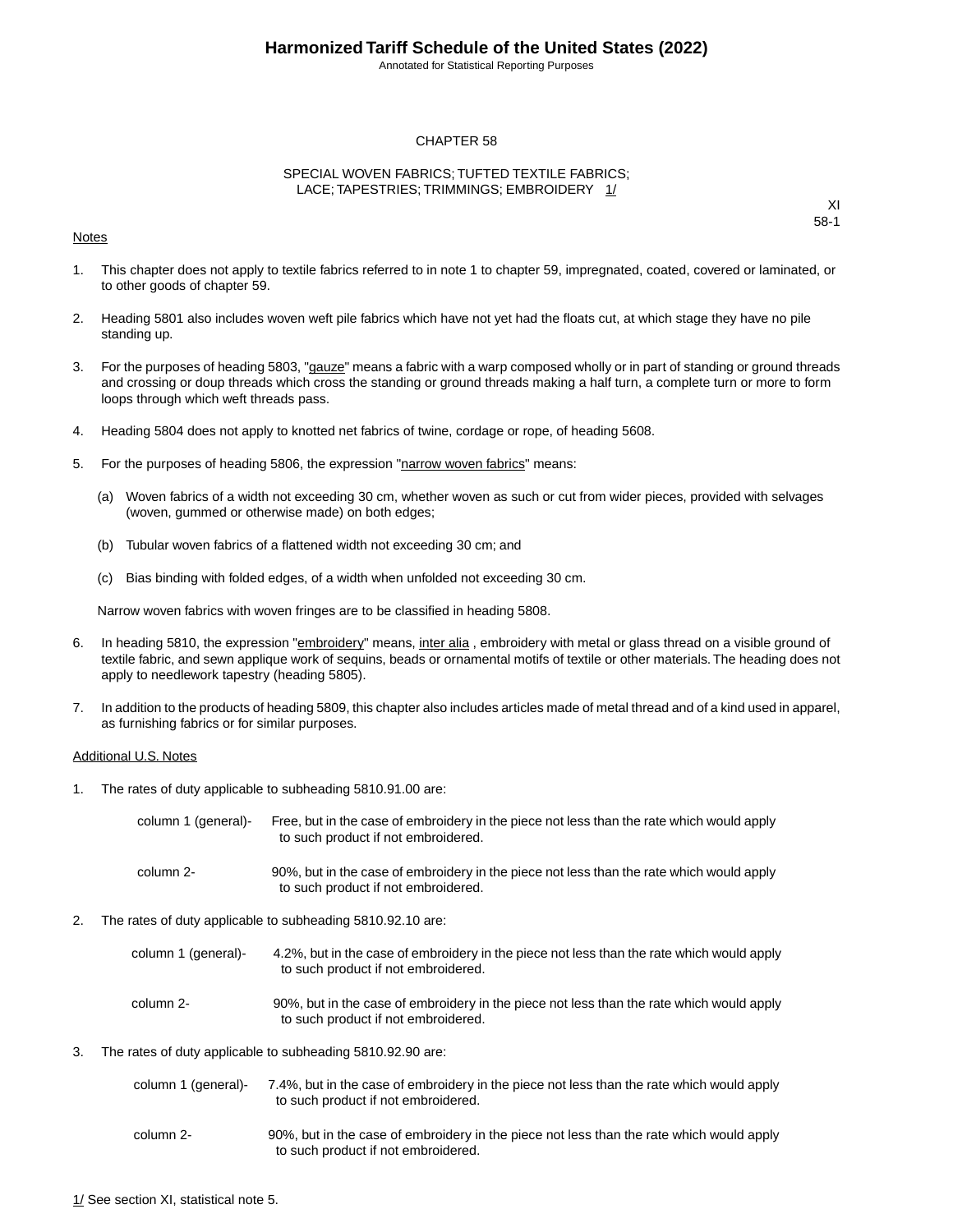Annotated for Statistical Reporting Purposes

Additional U.S. Notes (con.) XI 58-2

- 4. The rates of duty applicable to subheading 5810.99.10 are:
	- 7.4%, but in the case of embroidery in the piece not less than the rate which would apply to such product if not embroidered. column 1 (general)- 90%, but in the case of embroidery in the piece not less than the rate which would apply to such product if not embroidered. column 2-
- 5. The rates of duty applicable to subheading 5810.99.90 are:

| column 1 (general)- | 4.2%, but in the case of embroidery in the piece not less than the rate which would apply<br>to such product if not embroidered. |
|---------------------|----------------------------------------------------------------------------------------------------------------------------------|
| column 2-           | 90%, but in the case of embroidery in the piece not less than the rate which would apply<br>to such product if not embroidered.  |

#### Compiler's Note

The provisions of subchapter II of chapter 99 (Miscellaneous Tariff Bills or MTBs), the provisions of the Generalized System of Preferences (GSP) found in General Note 4 and most product exclusions from the additional tariffs on products of China in subchapter III of chapter 99 expired on December 31, 2020. However, no endnotes or footnotes relating to these provisions have been deleted as of the issue date of this edition.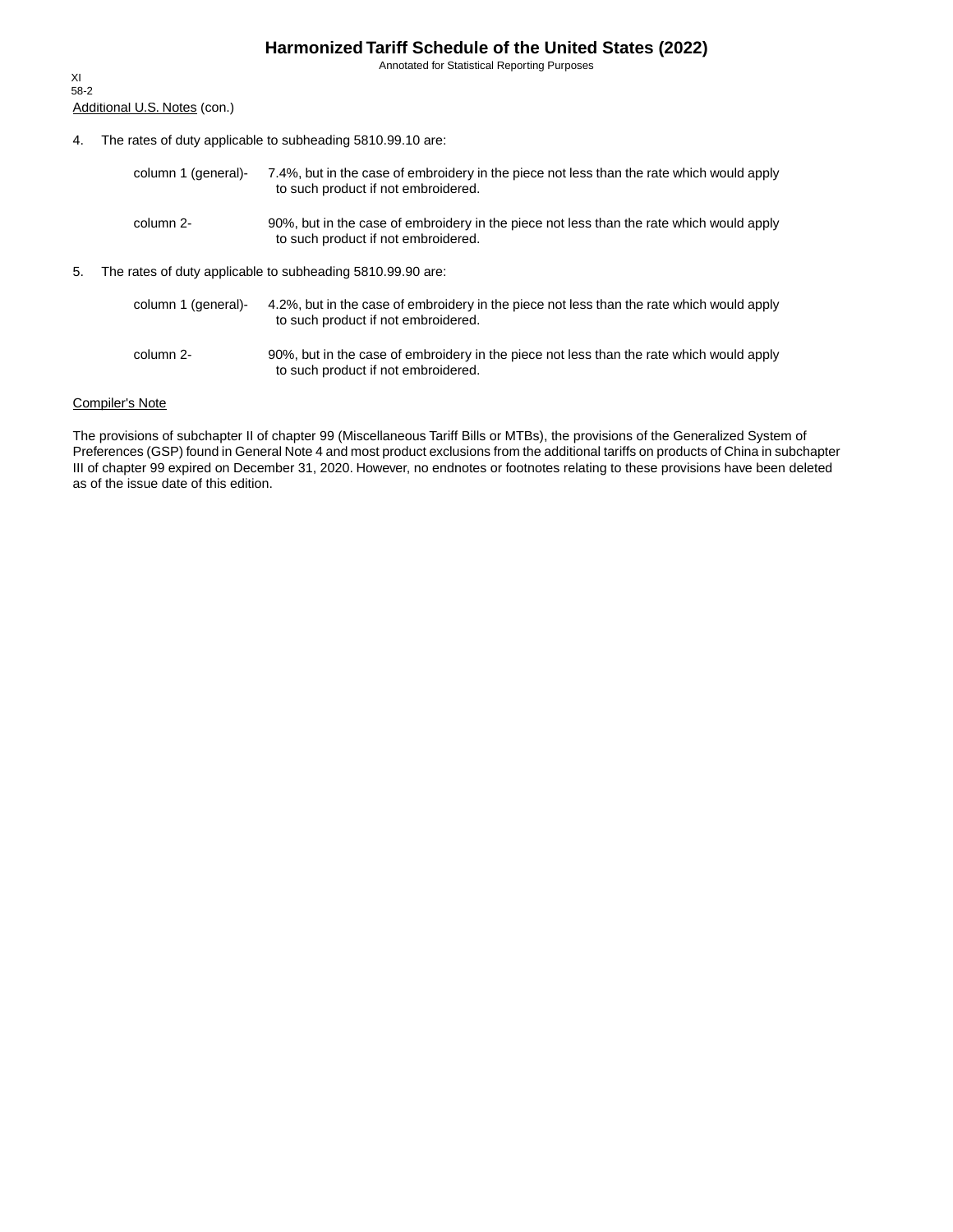Annotated for Statistical Reporting Purposes

| Heading/      | Stat.       |                                                                | Unit           |                             | Rates of Duty                        |                |
|---------------|-------------|----------------------------------------------------------------|----------------|-----------------------------|--------------------------------------|----------------|
| Subheading    | Suf-<br>fix | <b>Article Description</b>                                     | of<br>Quantity | General                     | Special                              | $\overline{2}$ |
| 5801          |             | Woven pile fabrics and chenille fabrics, other than fabrics of |                |                             |                                      |                |
|               |             | heading 5802 or 5806:                                          |                |                             |                                      |                |
| 5801.10.00 00 |             |                                                                | $m2$           | $\cdot$ Free $\frac{1}{2}$  |                                      | 61.5%          |
|               |             |                                                                | kg             |                             |                                      |                |
| 5801.21.00 00 |             | Of cotton:                                                     |                |                             | Free (AU, BH, CL,                    | 50%            |
|               |             |                                                                | kg             |                             | CO, IL, JO, KR,                      |                |
|               |             |                                                                |                |                             | MA, OM, P, PA,                       |                |
|               |             |                                                                |                |                             | PE, S, SG)                           |                |
| 5801.22       |             | Cut corduroy:                                                  |                |                             |                                      |                |
| 5801.22.10 00 |             |                                                                |                |                             | Free (AU, BH, CL,                    | 50%            |
|               |             |                                                                | kg             |                             | CO, IL, JO, KR,<br>MA, OM, P, PA,    |                |
|               |             |                                                                |                |                             | PE, S, SG)                           |                |
| 5801.22.90 00 |             |                                                                |                | $20.2\%$ <sup>1/</sup>      | Free (AU, BH, CL,                    | 50%            |
|               |             |                                                                | kg             |                             | CO, IL, JO, KR,                      |                |
|               |             |                                                                |                |                             | MA, OM, P, PA,                       |                |
| 5801.23.00 00 |             |                                                                |                |                             | PE, S, SG)<br>Free (AU, BH, CL,      | 44%            |
|               |             |                                                                | kg             |                             | CO, IL, JO, KR,                      |                |
|               |             |                                                                |                |                             | MA, OM, P, PA,                       |                |
|               |             |                                                                |                |                             | PE, S, SG)                           |                |
| 5801.26.00    |             |                                                                |                | Free <sup>1/</sup>          |                                      | 50%            |
|               | 10          | With chenille yarns on one side only (224) m <sup>2</sup>      |                |                             |                                      |                |
|               |             |                                                                | kg             |                             |                                      |                |
|               | 20          |                                                                |                |                             |                                      |                |
| 5801.27       |             | Warp pile fabrics:                                             | kg             |                             |                                      |                |
| 5801.27.10 00 |             |                                                                |                | $\cdot$ 10.5% $\frac{1}{2}$ | Free (AU, BH, CL,                    | 70%            |
|               |             |                                                                | kg             |                             | CO, IL, JO, KR,                      |                |
|               |             |                                                                |                |                             | MA, OM, P, PA,                       |                |
|               |             |                                                                |                |                             | PE, S, SG)                           |                |
| 5801.27.50    |             |                                                                |                | $18.5\%$ <sup>1/</sup>      | Free (AU, BH, CL,<br>CO, IL, JO, KR, | 70%            |
|               |             |                                                                |                |                             | MA, OM, P, PA,                       |                |
|               |             |                                                                |                |                             | PE, S, SG)                           |                |
|               | 10          | Over 271 grams per square meter (224) m <sup>2</sup>           |                |                             |                                      |                |
|               |             |                                                                | kg             |                             |                                      |                |
|               | 20          |                                                                | m <sup>2</sup> |                             |                                      |                |
|               |             |                                                                | kg             |                             |                                      |                |
|               |             |                                                                |                |                             |                                      |                |
|               |             |                                                                |                |                             |                                      |                |
|               |             |                                                                |                |                             |                                      |                |
|               |             |                                                                |                |                             |                                      |                |
|               |             |                                                                |                |                             |                                      |                |
|               |             |                                                                |                |                             |                                      |                |
|               |             |                                                                |                |                             |                                      |                |
|               |             |                                                                |                |                             |                                      |                |
|               |             |                                                                |                |                             |                                      |                |
|               |             |                                                                |                |                             |                                      |                |
|               |             |                                                                |                |                             |                                      |                |
|               |             |                                                                |                |                             |                                      |                |
|               |             |                                                                |                |                             |                                      |                |
|               |             |                                                                |                |                             |                                      |                |
|               |             |                                                                |                |                             |                                      |                |
|               |             |                                                                |                |                             |                                      |                |
|               |             |                                                                |                |                             |                                      |                |
|               |             |                                                                |                |                             |                                      |                |
|               |             |                                                                |                |                             |                                      |                |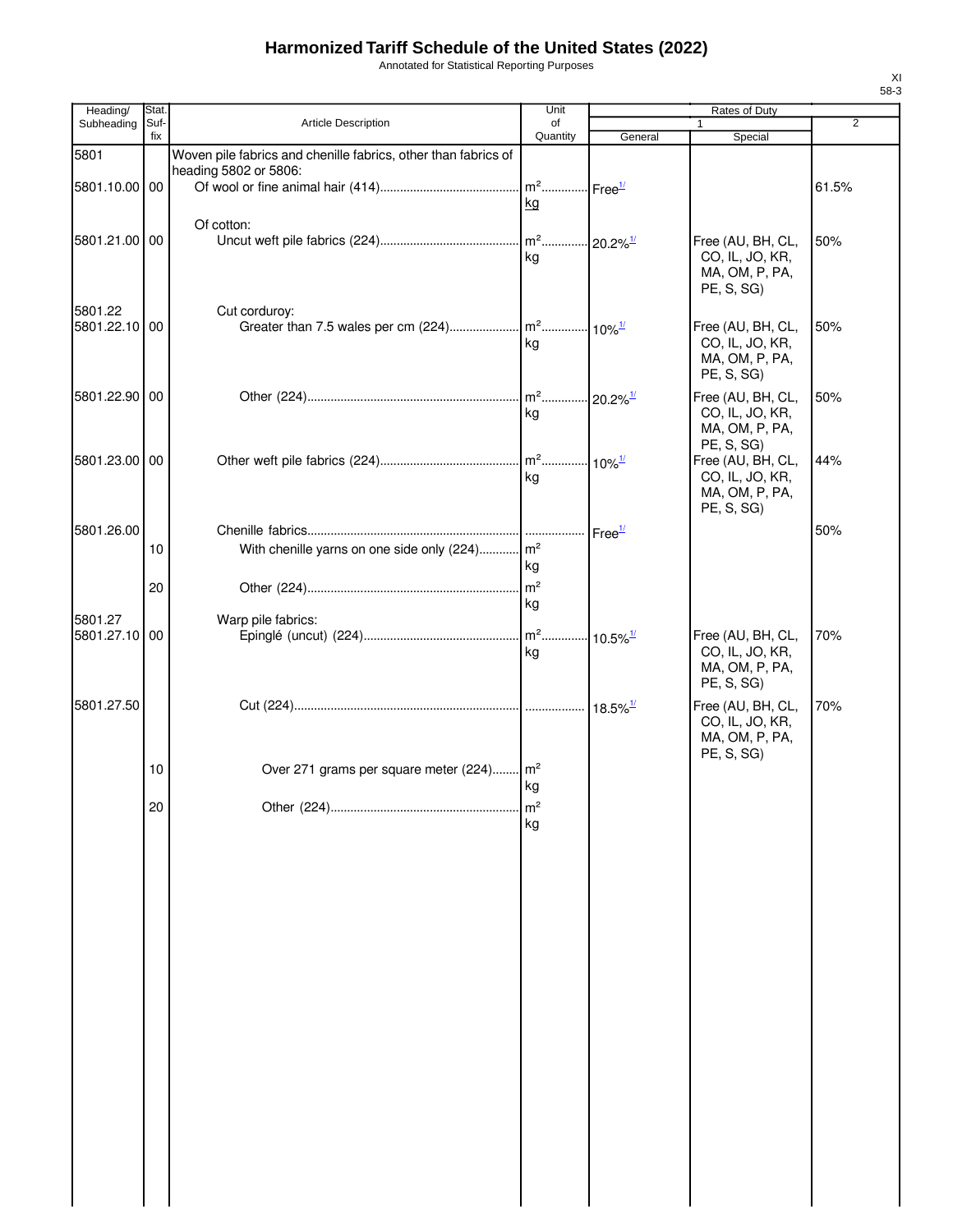Annotated for Statistical Reporting Purposes

| Heading/                 | Stat.                 |                                                                                                                       | Unit                 |                        | Rates of Duty                                                                         |       |
|--------------------------|-----------------------|-----------------------------------------------------------------------------------------------------------------------|----------------------|------------------------|---------------------------------------------------------------------------------------|-------|
| Subheading               | Suf-<br>fix           | Article Description                                                                                                   | of<br>Quantity       | General                | 1<br>Special                                                                          | 2     |
| 5801 (con.)              |                       | Woven pile fabrics and chenille fabrics, other than fabrics of<br>heading 5802 or 5806: (con.)<br>Of man-made fibers: |                      |                        |                                                                                       |       |
| 5801.31.00 00            |                       |                                                                                                                       | kg                   |                        | Free (AU, BH, CL,<br>CO, IL, JO, KR,<br>MA, OM, P, PA,<br>PE, S, SG)                  | 79.5% |
| 5801.32.00 00            |                       |                                                                                                                       | ka                   |                        | Free (AU, BH, CL,<br>CO, IL, JO, KR,<br>MA, OM, P, PA,<br>PE, S, SG)                  | 79.5% |
| 5801.33.00 00            |                       |                                                                                                                       | kg                   | $.9.8\%$ <sup>3/</sup> | Free (AU, BH, CL,<br>CO, IL, JO, KR,<br>MA, OM, P, PA,<br>PE, S, SG)                  | 79.5% |
| 5801.36.00               |                       |                                                                                                                       |                      | $9.8\%$ <sup>3/</sup>  | Free (AU, BH, CL,<br>CO, IL, JO, KR,<br>MA, OM, P, PA,<br>PE, S, SG)                  | 79.5% |
|                          | 10 <sup>°</sup><br>20 | With chenille yarns on one side only (224) m <sup>2</sup>                                                             | kg                   |                        |                                                                                       |       |
| 5801.37<br>5801.37.10 00 |                       | Warp pile fabrics:                                                                                                    | kg<br>kg             | $14\%$ <sup>1/</sup>   | Free (AU, BH, CL,<br>CO, IL, JO, KR,<br>MA, OM, P, PA,<br>PE, S, SG)                  | 79.5% |
| 5801.37.50               |                       |                                                                                                                       |                      | $17.2\%$ <sup>1/</sup> | Free (AU, BH, CL,<br>CO, IL, JO, KR,<br>MA, OM, P, PA,<br>PE, S, SG)                  | 79.5% |
|                          | 10 <sup>°</sup>       | Over 271 grams per square meter (224) m <sup>2</sup>                                                                  | kg                   |                        |                                                                                       |       |
| 5801.90                  | 20                    | Of other textile materials:                                                                                           | kg                   |                        |                                                                                       |       |
| 5801.90.10 00            |                       |                                                                                                                       | kg                   |                        | Free (AU, BH, CL,<br>CO, E <sup>*</sup> , IL, JO, KR,<br>MA, OM, P, PA,<br>PE, S, SG) | 50%   |
| 5801.90.20               |                       |                                                                                                                       |                      | $2.7\%$ <sup>1/</sup>  | Free (AU, BH, CL,<br>CO, E <sup>*</sup> , IL, JO, KR,<br>MA, OM, P, PA,<br>PE, S, SG) | 70%   |
|                          | 10 <sup>°</sup>       | Containing 85 percent or more by weight of silk or                                                                    | m <sup>2</sup><br>kg |                        |                                                                                       |       |
|                          | 90                    |                                                                                                                       | m <sup>2</sup><br>kg |                        |                                                                                       |       |
|                          |                       |                                                                                                                       |                      |                        |                                                                                       |       |
|                          |                       |                                                                                                                       |                      |                        |                                                                                       |       |
|                          |                       |                                                                                                                       |                      |                        |                                                                                       |       |
|                          |                       |                                                                                                                       |                      |                        |                                                                                       |       |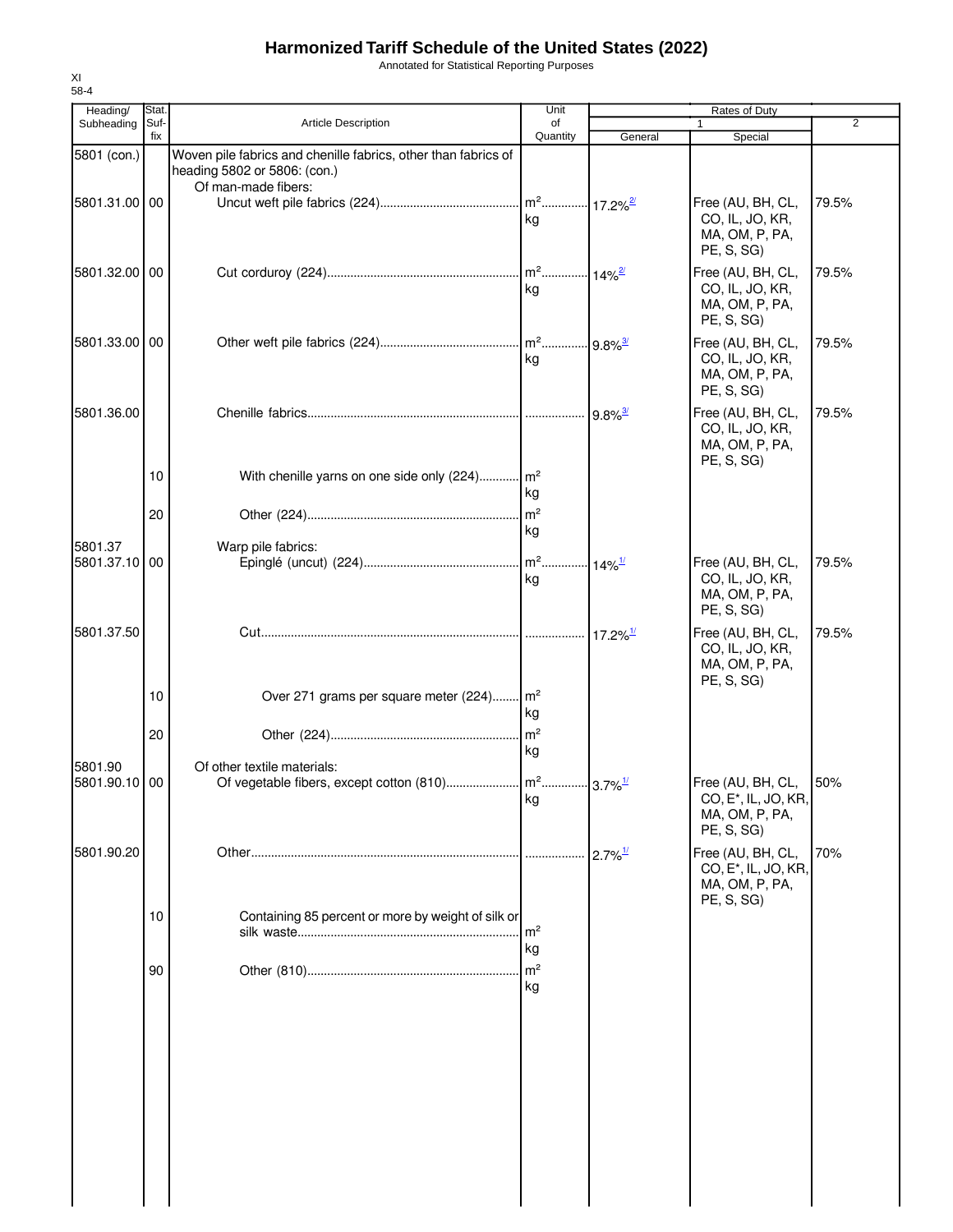Annotated for Statistical Reporting Purposes

| Heading/                 | Stat.       |                                                                                                                                                               | Unit                                    |                        | Rates of Duty                                                                         |       |
|--------------------------|-------------|---------------------------------------------------------------------------------------------------------------------------------------------------------------|-----------------------------------------|------------------------|---------------------------------------------------------------------------------------|-------|
| Subheading               | Suf-<br>fix | Article Description                                                                                                                                           | of<br>Quantity                          |                        | 1.                                                                                    | 2     |
| 5802                     |             | Terry toweling and similar woven terry fabrics, other than<br>narrow fabrics of heading 5806; tufted textile fabrics, other<br>than products of heading 5703: |                                         | General                | Special                                                                               |       |
| 5802.10<br>5802.10.10 00 |             | Terry toweling and similar woven terry fabrics, of cotton:                                                                                                    | m <sup>2</sup> 9.8% <sup>1/</sup><br>kg |                        | Free (AU, BH, CL,<br>CO, IL, JO, KR,<br>MA, OM, P, PA,<br>PE, S, SG)                  | 40%   |
| 5802.10.90 00            |             |                                                                                                                                                               | $m^2$<br>kg                             | $-9.4\%$ <sup>1/</sup> | Free (AU, BH, CL,<br>CO, IL, JO, KR,<br>MA, OM, P, PA,<br>PE, S, SG)                  | 40%   |
| 5802.20.00               |             | Terry toweling and similar woven terry fabrics, of other                                                                                                      | .                                       | $14\%$ <sup>1/</sup>   | Free (AU, BH, CL,<br>CO, E <sup>*</sup> , IL, JO, KR,<br>MA, OM, P, PA,<br>PE, S, SG) | 79.5% |
|                          | 10          | Containing 85 percent or more by weight of silk or silk                                                                                                       | m <sup>2</sup><br>kg                    |                        |                                                                                       |       |
|                          | 20<br>90    |                                                                                                                                                               | $\mathsf{Im}^2$<br>kg<br>$\mathsf{m}^2$ |                        |                                                                                       |       |
| 5802.30.00               |             |                                                                                                                                                               | kg<br>.                                 | $6.2\%$ <sup>1/</sup>  | Free (AU, BH, CL,<br>CO, E <sup>*</sup> , IL, JO, KR,                                 | 79.5% |
|                          | 10          | Containing 85 percent or more by weight of silk or silk                                                                                                       | $\rm{m}^2$<br>kg                        |                        | MA, OM, P, PA,<br>PE, S, SG)                                                          |       |
|                          | 20          |                                                                                                                                                               | m <sup>2</sup><br>kg                    |                        |                                                                                       |       |
|                          | 30          | Of cotton; of man-made fibers (224)                                                                                                                           | m <sup>2</sup><br>kg                    |                        |                                                                                       |       |
|                          | 90          |                                                                                                                                                               | $\mathsf{Im}^2$<br>kg                   |                        |                                                                                       |       |
|                          |             |                                                                                                                                                               |                                         |                        |                                                                                       |       |
|                          |             |                                                                                                                                                               |                                         |                        |                                                                                       |       |
|                          |             |                                                                                                                                                               |                                         |                        |                                                                                       |       |
|                          |             |                                                                                                                                                               |                                         |                        |                                                                                       |       |
|                          |             |                                                                                                                                                               |                                         |                        |                                                                                       |       |
|                          |             |                                                                                                                                                               |                                         |                        |                                                                                       |       |
|                          |             |                                                                                                                                                               |                                         |                        |                                                                                       |       |
|                          |             |                                                                                                                                                               |                                         |                        |                                                                                       |       |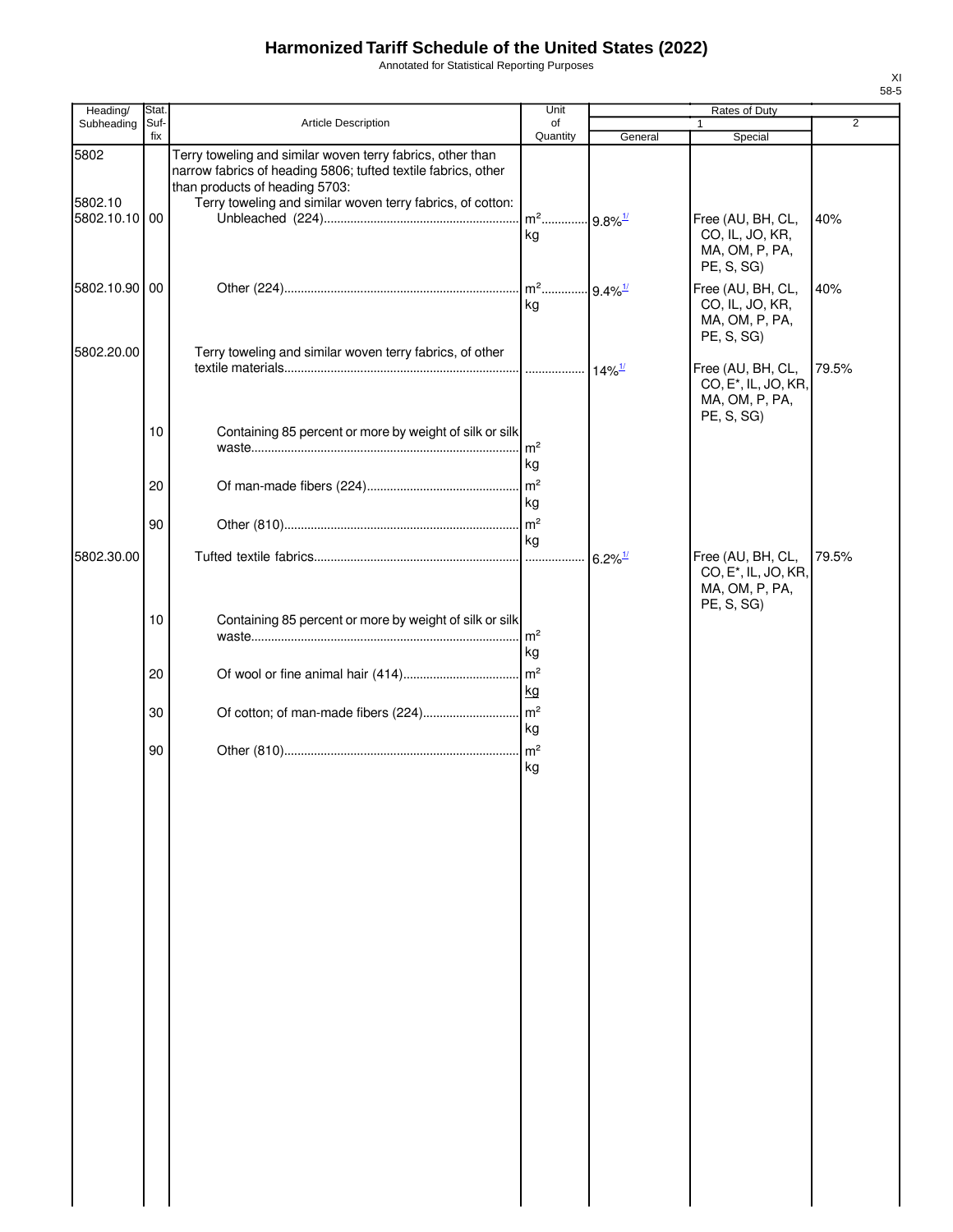Annotated for Statistical Reporting Purposes

| Heading/      | Stat. |                                                     | Unit                     |                      | Rates of Duty                     |                |
|---------------|-------|-----------------------------------------------------|--------------------------|----------------------|-----------------------------------|----------------|
| Subheading    | Suf-  | Article Description                                 | of                       |                      | 1                                 | $\overline{2}$ |
|               | fix   |                                                     | Quantity                 | General              | Special                           |                |
| 5803.00       |       | Gauze, other than narrow fabrics of heading 5806:   |                          |                      |                                   |                |
| 5803.00.10 00 |       |                                                     | $m^2$ Free <sup>1/</sup> |                      |                                   | 41.75%         |
|               |       |                                                     | kg                       |                      |                                   |                |
|               |       | Of other textile materials:                         |                          |                      |                                   |                |
|               |       | Of wool or fine animal hair:                        |                          |                      |                                   |                |
| 5803.00.20 00 |       | Tapestry fabrics and upholstery fabrics of a weight |                          |                      |                                   |                |
|               |       |                                                     |                          |                      | Free (AU, BH, CL,                 | 68.5%          |
|               |       |                                                     | kg                       |                      | CO, IL, JO, KR,                   |                |
|               |       |                                                     |                          |                      | MA, OM, P, PA,                    |                |
|               |       |                                                     |                          |                      | PE, S, SG)                        |                |
| 5803.00.30 00 |       |                                                     |                          |                      | Free (AU, BH, CL,                 |                |
|               |       |                                                     |                          |                      |                                   | 68.5%          |
|               |       |                                                     | kg                       |                      | CO, IL, JO, KR,<br>MA, OM, P, PA, |                |
|               |       |                                                     |                          |                      | PE, S, SG)                        |                |
| 5803.00.40 00 |       |                                                     |                          |                      |                                   | 35%            |
|               |       |                                                     |                          | Free <sup>1/</sup>   |                                   |                |
|               |       |                                                     | kg                       |                      |                                   |                |
| 5803.00.50 00 |       |                                                     | $m^2$                    | $Free^{\frac{1}{2}}$ |                                   | 81%            |
|               |       |                                                     | kg                       |                      |                                   |                |
| 5803.00.90    |       |                                                     |                          | Free <sup>1/</sup>   |                                   | 60%            |
|               | 10    | Containing 85 percent or more by weight of silk or  |                          |                      |                                   |                |
|               |       |                                                     | $\mathsf{Im}^2$          |                      |                                   |                |
|               |       |                                                     | kg                       |                      |                                   |                |
|               |       |                                                     |                          |                      |                                   |                |
|               | 90    |                                                     | m <sup>2</sup>           |                      |                                   |                |
|               |       |                                                     | kg                       |                      |                                   |                |
|               |       |                                                     |                          |                      |                                   |                |
|               |       |                                                     |                          |                      |                                   |                |
|               |       |                                                     |                          |                      |                                   |                |
|               |       |                                                     |                          |                      |                                   |                |
|               |       |                                                     |                          |                      |                                   |                |
|               |       |                                                     |                          |                      |                                   |                |
|               |       |                                                     |                          |                      |                                   |                |
|               |       |                                                     |                          |                      |                                   |                |
|               |       |                                                     |                          |                      |                                   |                |
|               |       |                                                     |                          |                      |                                   |                |
|               |       |                                                     |                          |                      |                                   |                |
|               |       |                                                     |                          |                      |                                   |                |
|               |       |                                                     |                          |                      |                                   |                |
|               |       |                                                     |                          |                      |                                   |                |
|               |       |                                                     |                          |                      |                                   |                |
|               |       |                                                     |                          |                      |                                   |                |
|               |       |                                                     |                          |                      |                                   |                |
|               |       |                                                     |                          |                      |                                   |                |
|               |       |                                                     |                          |                      |                                   |                |
|               |       |                                                     |                          |                      |                                   |                |
|               |       |                                                     |                          |                      |                                   |                |
|               |       |                                                     |                          |                      |                                   |                |
|               |       |                                                     |                          |                      |                                   |                |
|               |       |                                                     |                          |                      |                                   |                |
|               |       |                                                     |                          |                      |                                   |                |
|               |       |                                                     |                          |                      |                                   |                |
|               |       |                                                     |                          |                      |                                   |                |
|               |       |                                                     |                          |                      |                                   |                |
|               |       |                                                     |                          |                      |                                   |                |
|               |       |                                                     |                          |                      |                                   |                |
|               |       |                                                     |                          |                      |                                   |                |
|               |       |                                                     |                          |                      |                                   |                |
|               |       |                                                     |                          |                      |                                   |                |
|               |       |                                                     |                          |                      |                                   |                |
|               |       |                                                     |                          |                      |                                   |                |
|               |       |                                                     |                          |                      |                                   |                |
|               |       |                                                     |                          |                      |                                   |                |
|               |       |                                                     |                          |                      |                                   |                |
|               |       |                                                     |                          |                      |                                   |                |
|               |       |                                                     |                          |                      |                                   |                |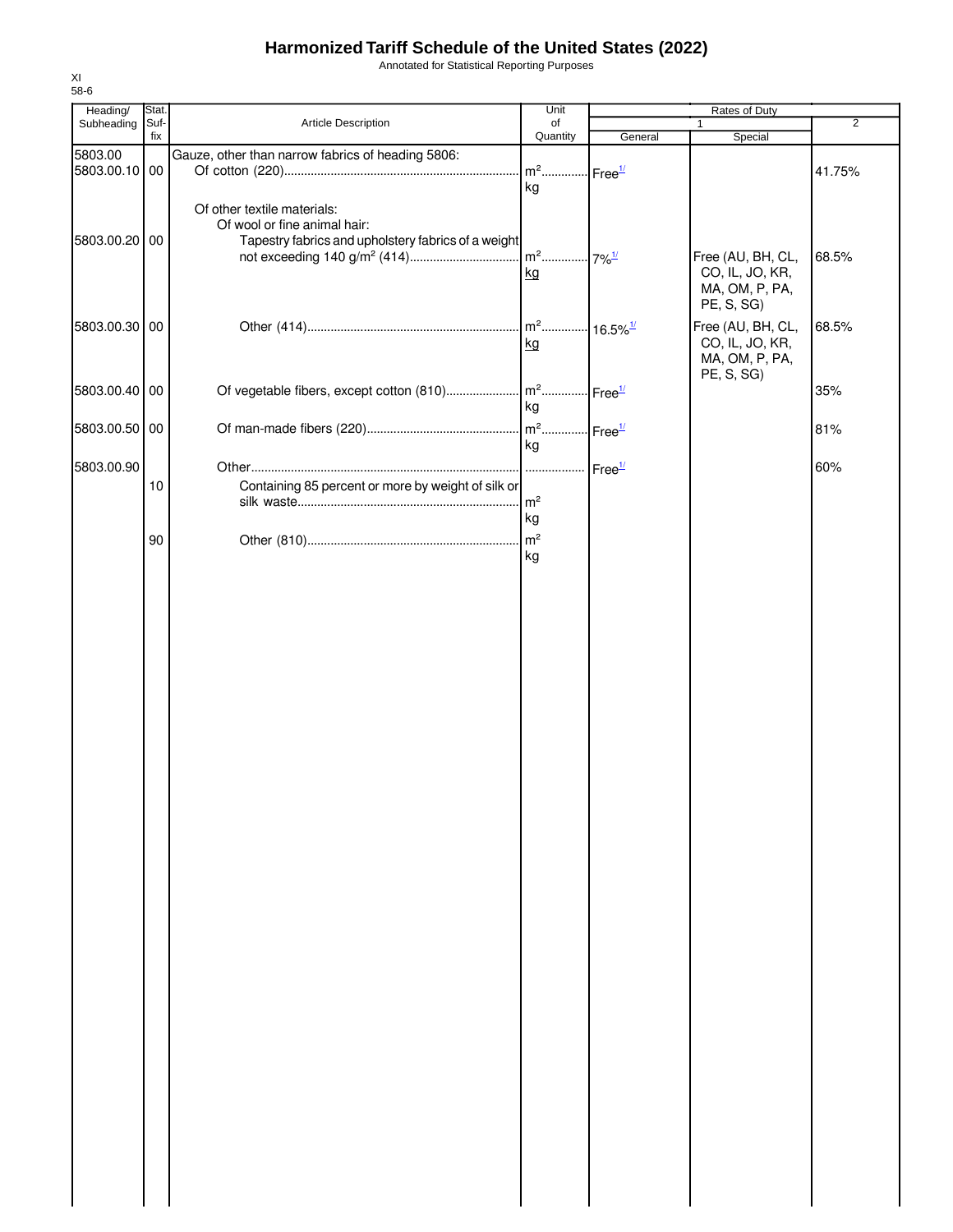Annotated for Statistical Reporting Purposes

| Suf-<br>Article Description<br>Subheading<br>of<br>$\mathbf{1}$<br>fix<br>Quantity<br>General<br>Special<br>5804<br>Tulles and other net fabrics, not including woven, knitted or<br>crocheted fabrics; lace in the piece, in strips or in motifs, other<br>than fabrics of headings 6002 to 6006:<br>Tulles and other net fabrics:<br>5804.10<br>5804.10.10 00<br>Free (AU, BH, CL,<br>CO, IL, JO, KR,<br>MA, OM, P, PA,<br>PE, S, SG)<br>5804.10.90<br>Containing 85 percent or more by weight of silk or<br>10<br>90<br>Mechanically made lace:<br>5804.21.00 00<br>Free (AU, BH, CL,<br>CO, IL, JO, KR,<br>MA, OM, P, PA, | $\overline{2}$<br>90%<br>90% |
|-------------------------------------------------------------------------------------------------------------------------------------------------------------------------------------------------------------------------------------------------------------------------------------------------------------------------------------------------------------------------------------------------------------------------------------------------------------------------------------------------------------------------------------------------------------------------------------------------------------------------------|------------------------------|
|                                                                                                                                                                                                                                                                                                                                                                                                                                                                                                                                                                                                                               |                              |
|                                                                                                                                                                                                                                                                                                                                                                                                                                                                                                                                                                                                                               |                              |
|                                                                                                                                                                                                                                                                                                                                                                                                                                                                                                                                                                                                                               |                              |
|                                                                                                                                                                                                                                                                                                                                                                                                                                                                                                                                                                                                                               |                              |
|                                                                                                                                                                                                                                                                                                                                                                                                                                                                                                                                                                                                                               | 90%                          |
| PE, S, SG)                                                                                                                                                                                                                                                                                                                                                                                                                                                                                                                                                                                                                    |                              |
| 5804.29<br>Of other textile materials:<br>5804.29.10 00<br>Free (AU, BH, CL,<br>CO, IL, JO, KR,<br>MA, OM, P, PA,<br>PE, S, SG)                                                                                                                                                                                                                                                                                                                                                                                                                                                                                               | 90%                          |
| 5804.29.90<br>Free (AU, BH, CL,<br>CO, E <sup>*</sup> , IL, JO, KR,<br>MA, OM, P, PA,<br>PE, S, SG                                                                                                                                                                                                                                                                                                                                                                                                                                                                                                                            | 90%                          |
| 10<br>Containing 85 percent or more by weight of                                                                                                                                                                                                                                                                                                                                                                                                                                                                                                                                                                              |                              |
| 90<br>5804.30.00<br>Free (AU, BH, CL,<br>13.2%1<br>CO, E <sup>*</sup> , IL, JO, KR,<br>MA, OM, P, PA,                                                                                                                                                                                                                                                                                                                                                                                                                                                                                                                         | 90%                          |
| PE, S, SG)<br>10<br>Containing 85 percent or more by weight of silk or silk                                                                                                                                                                                                                                                                                                                                                                                                                                                                                                                                                   |                              |
| 20                                                                                                                                                                                                                                                                                                                                                                                                                                                                                                                                                                                                                            |                              |
| 90                                                                                                                                                                                                                                                                                                                                                                                                                                                                                                                                                                                                                            |                              |
|                                                                                                                                                                                                                                                                                                                                                                                                                                                                                                                                                                                                                               |                              |
|                                                                                                                                                                                                                                                                                                                                                                                                                                                                                                                                                                                                                               |                              |
|                                                                                                                                                                                                                                                                                                                                                                                                                                                                                                                                                                                                                               |                              |
|                                                                                                                                                                                                                                                                                                                                                                                                                                                                                                                                                                                                                               |                              |
|                                                                                                                                                                                                                                                                                                                                                                                                                                                                                                                                                                                                                               |                              |
|                                                                                                                                                                                                                                                                                                                                                                                                                                                                                                                                                                                                                               |                              |
|                                                                                                                                                                                                                                                                                                                                                                                                                                                                                                                                                                                                                               |                              |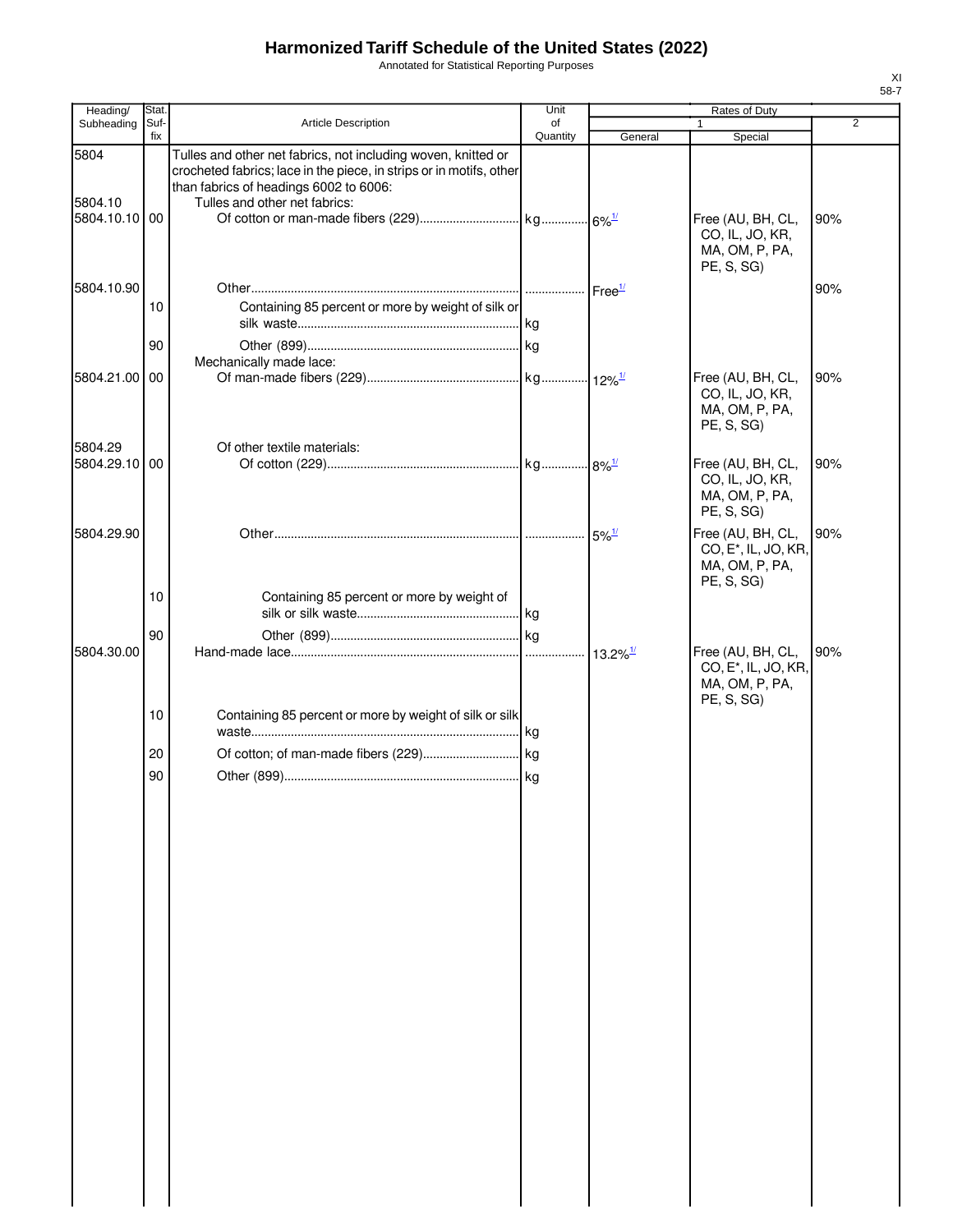Annotated for Statistical Reporting Purposes

| Heading/                 | Stat.       |                                                                                                                                                                                                                                                           | Unit                              |                     | Rates of Duty                                                           |       |
|--------------------------|-------------|-----------------------------------------------------------------------------------------------------------------------------------------------------------------------------------------------------------------------------------------------------------|-----------------------------------|---------------------|-------------------------------------------------------------------------|-------|
| Subheading               | Suf-<br>fix | <b>Article Description</b>                                                                                                                                                                                                                                | of<br>Quantity                    | General             | 1<br>Special                                                            | 2     |
| 5805.00<br>5805.00.10 00 |             | Hand-woven tapestries of the type Gobelins, Flanders,<br>Aubusson, Beauvais and the like, and needle-worked tapestries<br>(for example, petit point, cross stitch), whether or not made<br>up:<br>Hand-woven tapestries fit only for use as wall hangings | m <sup>2</sup> Free <sup>1/</sup> |                     |                                                                         | Free  |
|                          |             | Other:                                                                                                                                                                                                                                                    | kg                                |                     |                                                                         |       |
| 5805.00.20 00            |             | Of wool or fine animal hair:<br>Certified hand-loomed and folklore products m <sup>2</sup> Free <sup>1/</sup>                                                                                                                                             | kg                                |                     |                                                                         | 64.5% |
| 5805.00.25 00            |             |                                                                                                                                                                                                                                                           |                                   |                     |                                                                         | 64.5% |
| 5805.00.30   00          |             |                                                                                                                                                                                                                                                           | kg<br>kg                          |                     |                                                                         | 40%   |
| 5805.00.40               | 10          |                                                                                                                                                                                                                                                           | kg                                |                     |                                                                         | 74%   |
|                          | 90          |                                                                                                                                                                                                                                                           | m <sup>2</sup><br>kg              |                     |                                                                         |       |
| 5806<br>5806.10          |             | Narrow woven fabrics, other than goods of heading 5807;<br>narrow fabrics consisting of warp without weft assembled by<br>means of an adhesive (bolducs):<br>Woven pile fabrics (including terry toweling and similar                                     |                                   |                     |                                                                         |       |
| 5806.10.10 00            |             | terry fabrics) and chenille fabrics:                                                                                                                                                                                                                      |                                   |                     | Free (AU, BH, CL,                                                       | 62.5% |
|                          |             | Of man-made fibers:                                                                                                                                                                                                                                       |                                   |                     | CO, IL, JO, KR,<br>MA, OM, P, PA,<br>PE, S, SG)                         |       |
| 5806.10.24 00            |             |                                                                                                                                                                                                                                                           |                                   |                     | Free (AU, BH, CL,<br>CO, IL, JO, KR,<br>MA, OM, P, PA,<br>PE, S, SG)    | 68.5% |
| 5806.10.28 00            |             |                                                                                                                                                                                                                                                           |                                   |                     | Free (AU, BH, CL,<br>CO, IL, JO, KR,<br>MA, OM, P, PA,<br>PE, S, SG)    | 68.5% |
| 5806.10.30               |             |                                                                                                                                                                                                                                                           |                                   |                     | Free (AU, BH, CL,<br>CO, E <sup>*</sup> , IL, JO, KR,<br>MA, OM, P, PA, | 59%   |
|                          | 10          | Containing 85 percent or more by weight of silk or                                                                                                                                                                                                        |                                   |                     | PE, S, SG)                                                              |       |
|                          | 20          |                                                                                                                                                                                                                                                           |                                   |                     |                                                                         |       |
| 5806.20.00               | 90          | Other woven fabrics, containing by weight 5 percent or                                                                                                                                                                                                    |                                   | $7\%$ <sup>1/</sup> | Free (AU, BH, CL,                                                       | 60%   |
|                          |             |                                                                                                                                                                                                                                                           |                                   |                     | CO, E <sup>*</sup> , IL, JO, KR,<br>MA, OM, P, PA,<br>PE, S, SG)        |       |
|                          | 10          |                                                                                                                                                                                                                                                           |                                   |                     |                                                                         |       |
|                          | 90          |                                                                                                                                                                                                                                                           |                                   |                     |                                                                         |       |
|                          |             |                                                                                                                                                                                                                                                           |                                   |                     |                                                                         |       |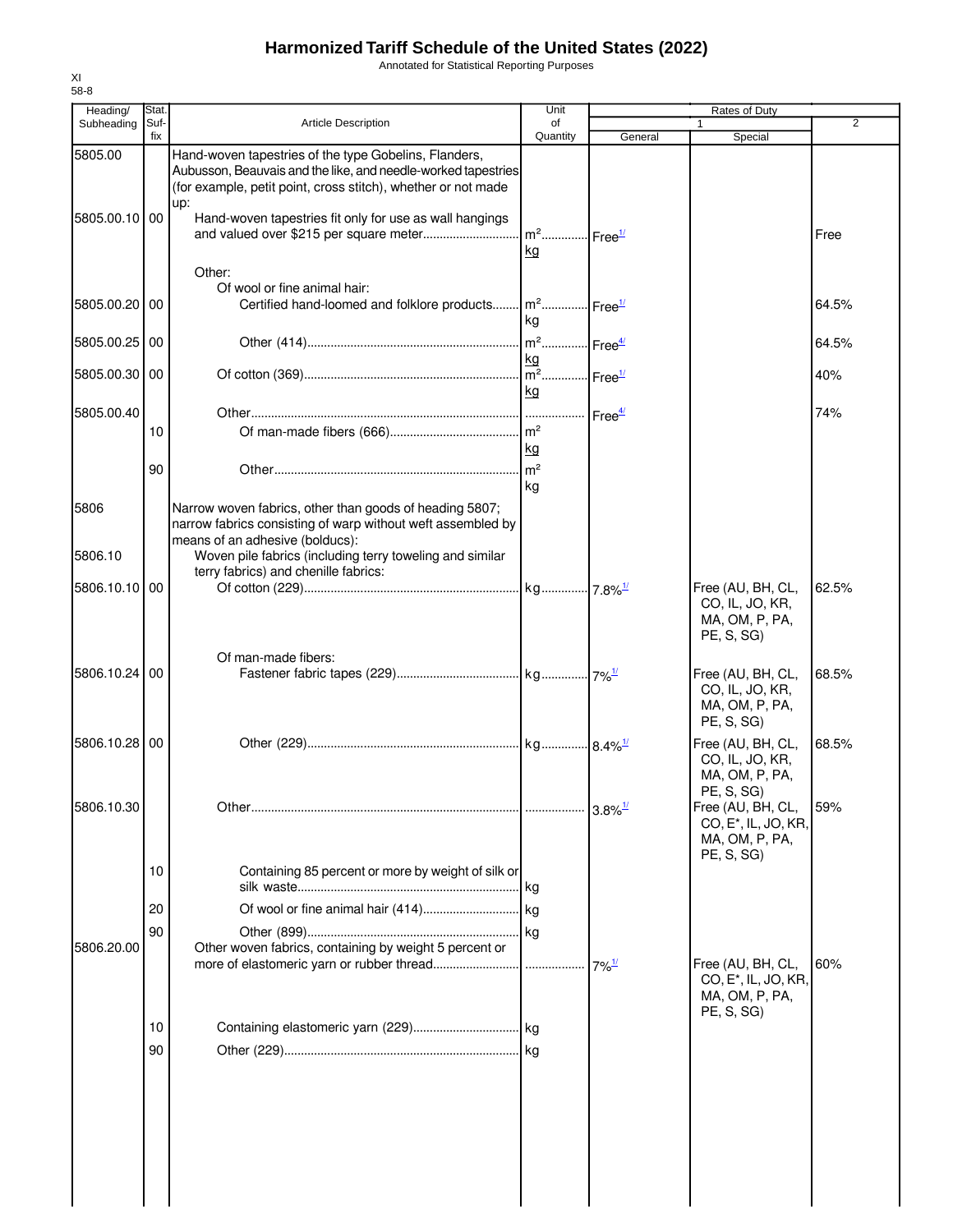Annotated for Statistical Reporting Purposes

| Heading/                  | Stat                 |                                                                                                                                                                                          | Unit           |                          | Rates of Duty                                                                         |                |
|---------------------------|----------------------|------------------------------------------------------------------------------------------------------------------------------------------------------------------------------------------|----------------|--------------------------|---------------------------------------------------------------------------------------|----------------|
| Subheading                | Suf-<br>fix          | Article Description                                                                                                                                                                      | of<br>Quantity | General                  | Special                                                                               | $\overline{2}$ |
| 5806 (con.)<br>5806.31.00 | 00                   | Narrow woven fabrics, other than goods of heading 5807;<br>narrow fabrics consisting of warp without weft assembled by<br>means of an adhesive (bolducs): (con.)<br>Other woven fabrics: |                |                          | Free (AU, BH, CL,<br>CO, IL, JO, KR,<br>MA, OM, P, PA,<br>PE, S, SG)                  | 35%            |
| 5806.32<br>5806.32.10     |                      | Of man-made fibers:                                                                                                                                                                      |                | $\cdot$ 6% $\frac{1}{2}$ | Free (AU, BH, CL,<br>CO, IL, JO, KR,<br>MA, OM, P, PA,                                | 76.5%          |
|                           | 10                   | Suitable for the manufacture of typewriter or<br>similar ribbons of heading 9612 (621) kg<br>Other:<br>Of a width not exceeding 12 cm:<br>Of polyester:<br>With woven selvedge:          |                |                          | PE, S, SG)                                                                            |                |
|                           | 20                   | Containing wire in selvedge                                                                                                                                                              |                |                          |                                                                                       |                |
|                           | 30<br>40             | Of nylon:<br>With woven selvedge:                                                                                                                                                        |                |                          |                                                                                       |                |
|                           | 50                   | Containing wire in selvedge                                                                                                                                                              |                |                          |                                                                                       |                |
|                           | 60<br>70<br>80<br>95 |                                                                                                                                                                                          |                |                          |                                                                                       |                |
| 5806.32.20                | 00                   |                                                                                                                                                                                          |                |                          | Free (AU, BH, CL,<br>CO, IL, JO, KR,<br>MA, OM, P, PA,<br>PE, S, SG)                  | 84%            |
| 5806.39<br>5806.39.10     | 00                   | Of other textile materials:                                                                                                                                                              |                |                          | Free (AU, BH, CL,<br>CO, IL, JO, KR,<br>MA, OM, P, PA,<br>PE, S, SG)                  | 59%            |
| 5806.39.20                | 00                   |                                                                                                                                                                                          |                |                          | Free (AU, BH, CL,<br>CO, E <sup>*</sup> , IL, JO, KR,<br>MA, OM, P, PA,<br>PE, S, SG) | 35%            |
| 5806.39.30                | 10                   | Containing 85 percent or more by weight of<br>Other:                                                                                                                                     |                |                          |                                                                                       | 65%            |
| 5806.40.00                | 20<br>80<br>00       | Of metalized yarn (229) kg<br>Fabrics consisting of warp without weft assembled by                                                                                                       |                |                          |                                                                                       |                |
|                           |                      |                                                                                                                                                                                          |                |                          | Free (AU, BH, CL,<br>CO, E <sup>*</sup> , IL, JO, KR,<br>MA, OM, P, PA,<br>PE, S, SG) | 83.5%          |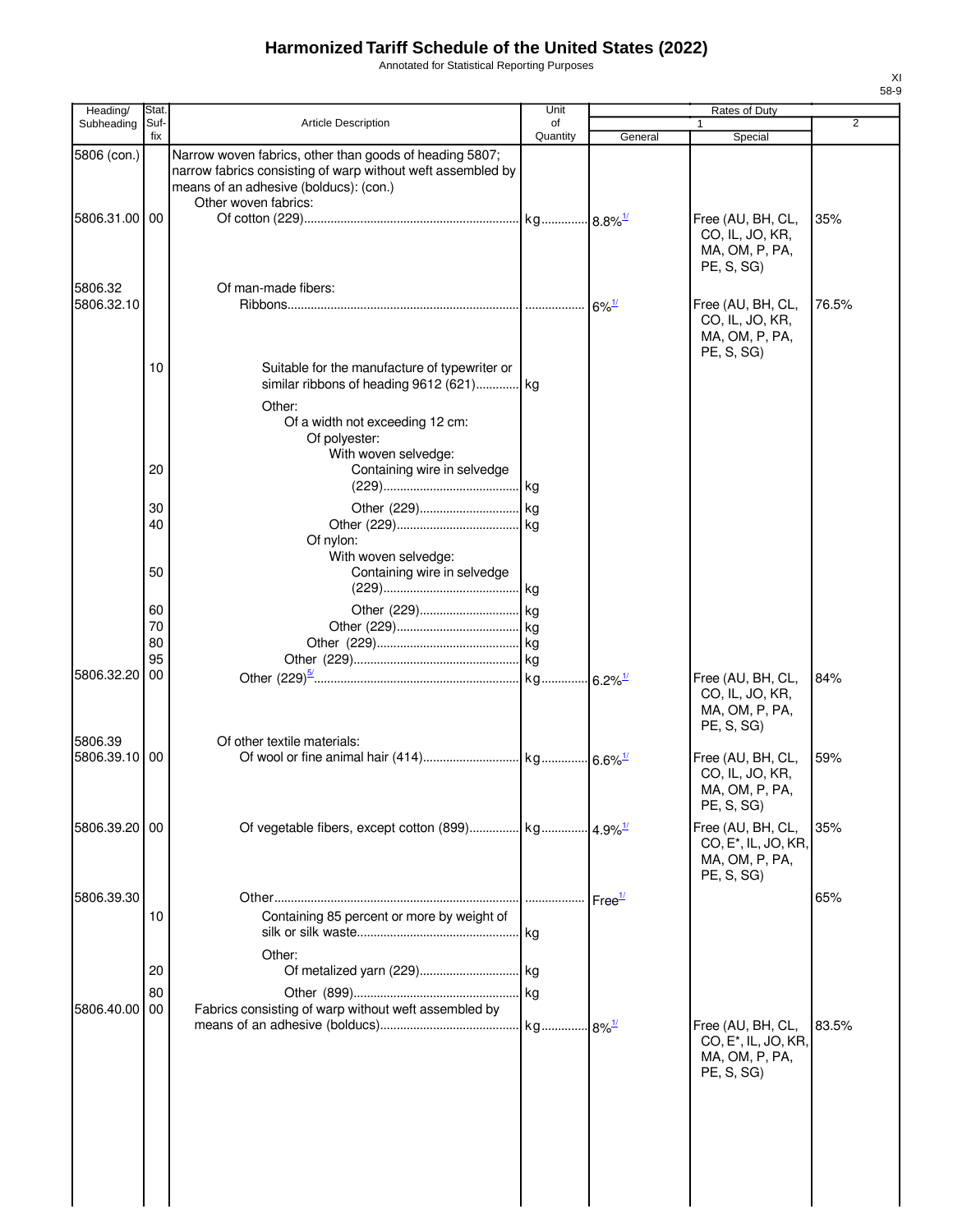Annotated for Statistical Reporting Purposes

| Heading/      | Stat.       |                                                                      | Unit           |                       | Rates of Duty                                                                         |                |
|---------------|-------------|----------------------------------------------------------------------|----------------|-----------------------|---------------------------------------------------------------------------------------|----------------|
| Subheading    | Suf-<br>fix | Article Description                                                  | of<br>Quantity | General               | 1<br>Special                                                                          | $\overline{2}$ |
| 5807          |             | Labels, badges and similar articles of textile materials, in the     |                |                       |                                                                                       |                |
| 5807.10       |             | piece, in strips or cut to shape or size, not embroidered:<br>Woven: |                |                       |                                                                                       |                |
|               |             | Labels:                                                              |                |                       |                                                                                       |                |
| 5807.10.05    |             |                                                                      |                |                       | Free (AU, BH, CL,<br>CO, IL, JO, KR,<br>MA, OM, P, PA,<br>PE, S, SG)                  | 71.5%          |
|               | 10          |                                                                      |                |                       |                                                                                       |                |
|               | 20          |                                                                      |                |                       |                                                                                       |                |
| 5807.10.15 00 |             |                                                                      |                | $4.5\%$ <sup>1/</sup> | Free (AU, BH, CL,                                                                     | 71.5%          |
|               |             |                                                                      |                |                       | CO, E <sup>*</sup> , IL, JO, KR,<br>MA, OM, P, PA,<br>PE, S, SG)                      |                |
| 5807.10.20    |             |                                                                      |                | $3.3\%$ <sup>1/</sup> | Free (AU, BH, CL,<br>CO, E <sup>*</sup> , IL, JO, KR,<br>MA, OM, P, PA,<br>PE, S, SG) | 40%            |
|               | 10          |                                                                      |                |                       |                                                                                       |                |
|               | 20          |                                                                      |                |                       |                                                                                       |                |
|               |             |                                                                      |                |                       |                                                                                       |                |
| 5807.90       | 90          | Other:<br>Labels:                                                    |                |                       |                                                                                       |                |
| 5807.90.05    |             |                                                                      |                | $7.9\%$ <sup>1/</sup> | Free (AU, BH, CL,<br>CO, IL, JO, KR,<br>MA, OM, P, PA,<br>PE, S, SG)                  | 71.5%          |
|               | 10          |                                                                      |                |                       |                                                                                       |                |
|               | 20          |                                                                      |                |                       |                                                                                       |                |
| 5807.90.15    | 00          |                                                                      |                |                       | Free (AU, BH, CL,                                                                     | 71.5%          |
| 5807.90.20    |             |                                                                      |                | $3.3\%$ <sup>1/</sup> | CO, E <sup>*</sup> , IL, JO, KR,<br>MA, OM, P, PA,<br>PE, S, SG)<br>Free (AU, BH, CL, | 40%            |
|               |             |                                                                      |                |                       | CO, E <sup>*</sup> , IL, JO, KR,<br>MA, OM, P, PA,<br>PE, S, SG)                      |                |
|               | 10          |                                                                      |                |                       |                                                                                       |                |
|               | 20          |                                                                      | kg             |                       |                                                                                       |                |
|               | 90          |                                                                      | kg             |                       |                                                                                       |                |
|               |             |                                                                      |                |                       |                                                                                       |                |
|               |             |                                                                      |                |                       |                                                                                       |                |
|               |             |                                                                      |                |                       |                                                                                       |                |
|               |             |                                                                      |                |                       |                                                                                       |                |
|               |             |                                                                      |                |                       |                                                                                       |                |
|               |             |                                                                      |                |                       |                                                                                       |                |
|               |             |                                                                      |                |                       |                                                                                       |                |
|               |             |                                                                      |                |                       |                                                                                       |                |
|               |             |                                                                      |                |                       |                                                                                       |                |
|               |             |                                                                      |                |                       |                                                                                       |                |
|               |             |                                                                      |                |                       |                                                                                       |                |
|               |             |                                                                      |                |                       |                                                                                       |                |
|               |             |                                                                      |                |                       |                                                                                       |                |
|               |             |                                                                      |                |                       |                                                                                       |                |
|               |             |                                                                      |                |                       |                                                                                       |                |
|               |             |                                                                      |                |                       |                                                                                       |                |
|               |             |                                                                      |                |                       |                                                                                       |                |
|               |             |                                                                      |                |                       |                                                                                       |                |
|               |             |                                                                      |                |                       |                                                                                       |                |
|               |             |                                                                      |                |                       |                                                                                       |                |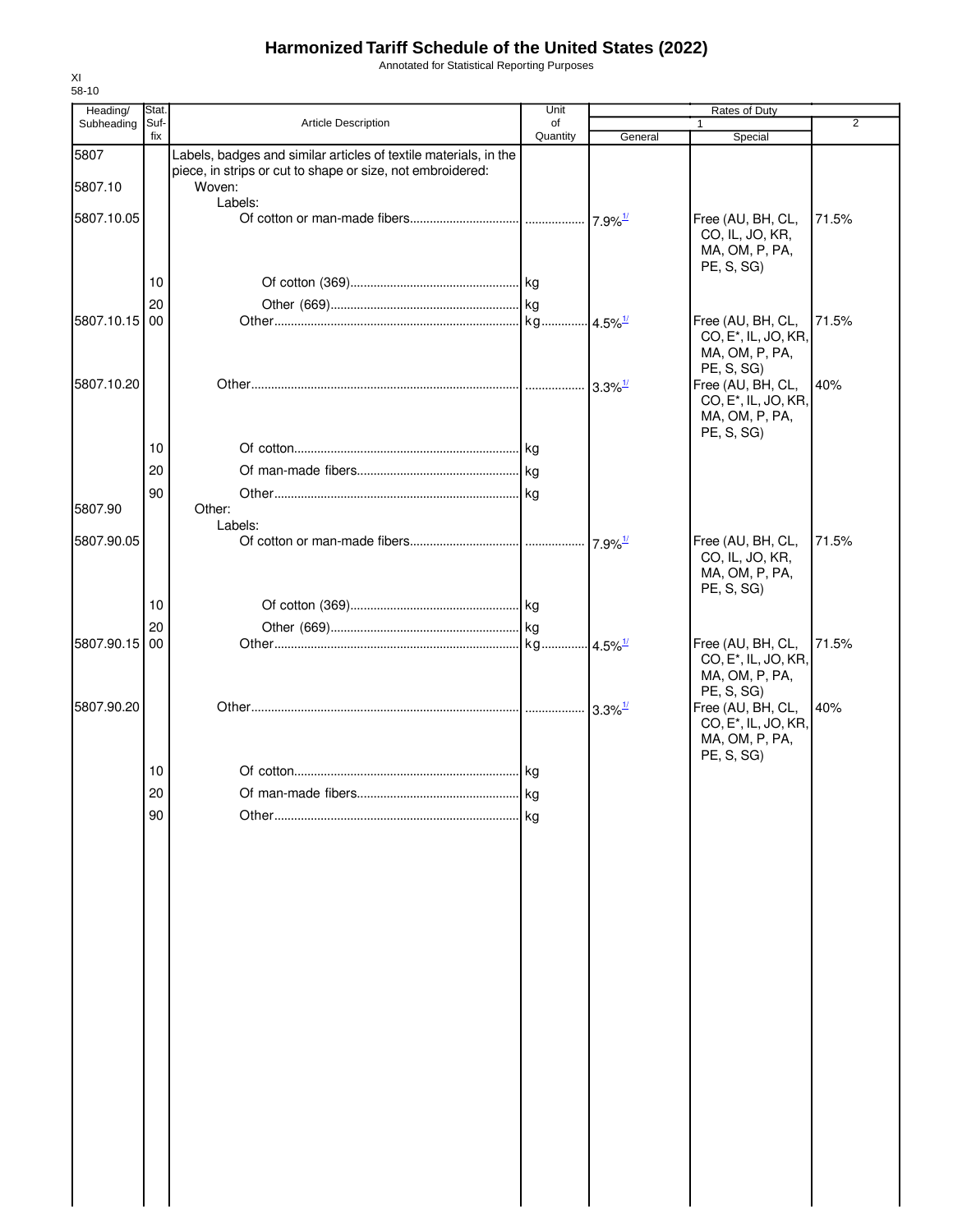Annotated for Statistical Reporting Purposes

| Heading/                 | Stat.       |                                                                                                                                                                                                                 | Unit                               |         | Rates of Duty                                                                         |                |
|--------------------------|-------------|-----------------------------------------------------------------------------------------------------------------------------------------------------------------------------------------------------------------|------------------------------------|---------|---------------------------------------------------------------------------------------|----------------|
| Subheading               | Suf-<br>fix | Article Description                                                                                                                                                                                             | of<br>Quantity                     | General | $\mathbf{1}$<br>Special                                                               | $\overline{2}$ |
| 5808                     |             | Braids in the piece; ornamental trimmings in the piece, without<br>embroidery, other than knitted or crocheted; tassels, pompons<br>and similar articles:                                                       |                                    |         |                                                                                       |                |
| 5808.10<br>5808.10.10 00 |             | Braids in the piece:<br>Suitable for making or ornamenting headwear:                                                                                                                                            |                                    |         |                                                                                       | 25%            |
| 5808.10.40 00            |             |                                                                                                                                                                                                                 |                                    |         | Free (AU, BH, CL,<br>CO, IL, JO, KR,<br>MA, OM, P, PA,<br>PE, S, SG)                  | 90%            |
| 5808.10.50 00            |             | Other:                                                                                                                                                                                                          |                                    |         |                                                                                       | 90%            |
| 5808.10.70 00            |             |                                                                                                                                                                                                                 |                                    |         | Free (AU, BH, CL,<br>CO, IL, JO, KR,<br>MA, OM, P, PA,<br>PE, S, SG)                  | 90%            |
| 5808.10.90 00            |             |                                                                                                                                                                                                                 |                                    |         | Free (AU, BH, CL,<br>CO, E <sup>*</sup> , IL, JO, KR,<br>MA, OM, P, PA,<br>PE, S, SG) | 90%            |
| 5808.90.00               |             |                                                                                                                                                                                                                 |                                    |         | Free (AU, BH, CL,<br>CO, E <sup>*</sup> , IL, JO, KR,<br>MA, OM, P, PA,<br>PE, S, SG) | 90%            |
|                          | 10          |                                                                                                                                                                                                                 |                                    |         |                                                                                       |                |
|                          | 90          |                                                                                                                                                                                                                 |                                    |         |                                                                                       |                |
|                          |             | 5809.00.00   00   Woven fabrics of metal thread and woven fabrics of metalized<br>yarn of heading 5605, of a kind used in apparel, as furnishing<br>fabrics or for similar purposes, not elsewhere specified or | m <sup>2</sup> 14.9% <sup>1/</sup> |         | Free (AU, BH, CL,                                                                     | 81%            |
|                          |             |                                                                                                                                                                                                                 | kg                                 |         | CO, E <sup>*</sup> , IL, JO, KR,<br>MA, OM, P, PA,<br>PE, S, SG)                      |                |
|                          |             |                                                                                                                                                                                                                 |                                    |         |                                                                                       |                |
|                          |             |                                                                                                                                                                                                                 |                                    |         |                                                                                       |                |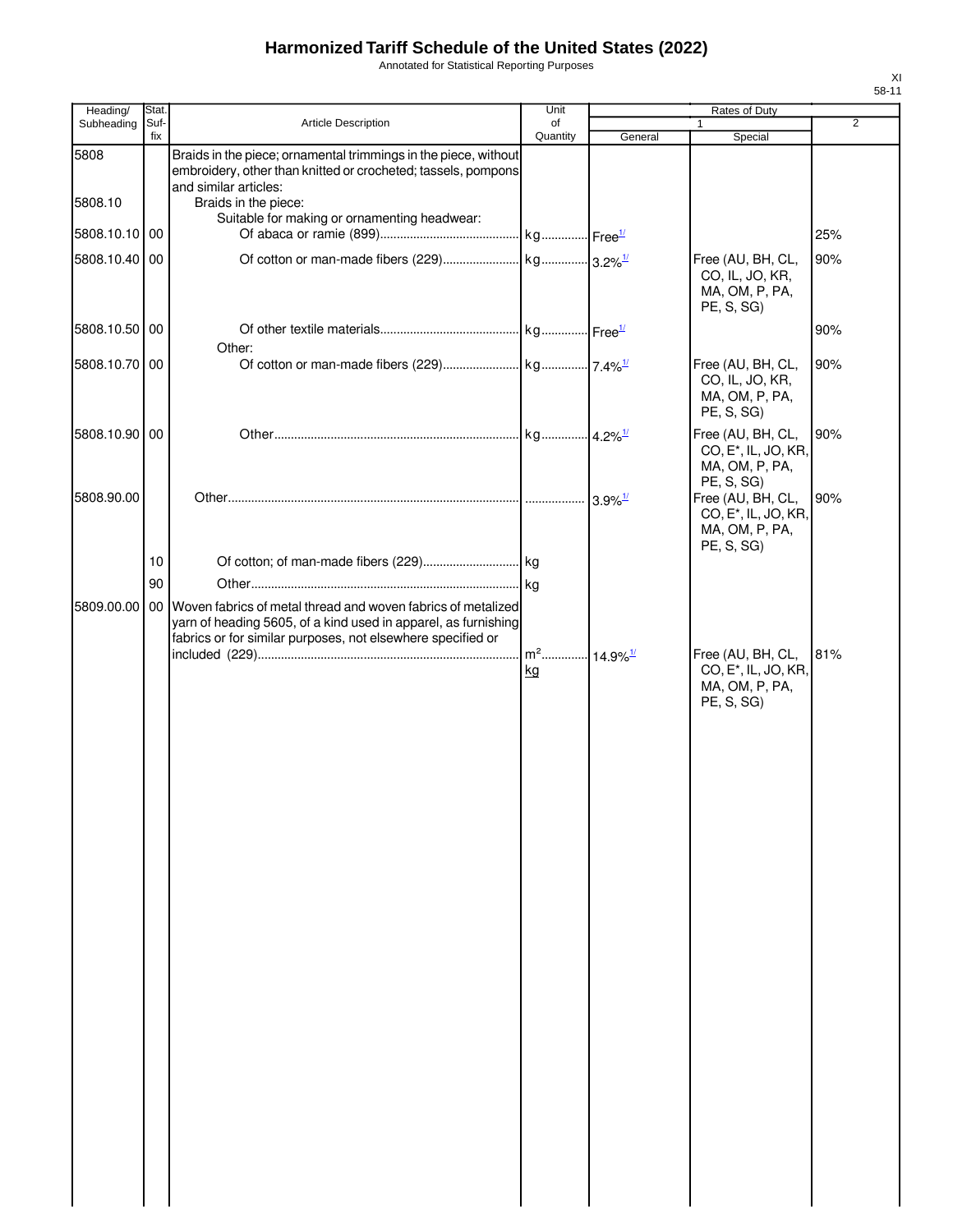Annotated for Statistical Reporting Purposes

| Heading/      | Stat.       |                                                                                           | Unit           |                                                  |                                                                                       |                               |
|---------------|-------------|-------------------------------------------------------------------------------------------|----------------|--------------------------------------------------|---------------------------------------------------------------------------------------|-------------------------------|
| Subheading    | Suf-<br>fix | <b>Article Description</b>                                                                | of<br>Quantity | General                                          | $\mathbf{1}$<br>Special                                                               | $\overline{2}$                |
| 5810          |             | Embroidery in the piece, in strips or in motifs:                                          |                |                                                  |                                                                                       |                               |
| 5810.10.00    | 00          |                                                                                           |                |                                                  | Free (AU, BH, CL,<br>CO, E <sup>*</sup> , IL, JO, KR,<br>MA, OM, P, PA,<br>PE, S, SG) | 90%                           |
| 5810.91.00    |             | Other embroidery:                                                                         |                | See additional<br>U.S. note $1^{\underline{67}}$ | Free (AU, BH, CL,<br>CO, IL, JO, KR,<br>MA, OM, P, PA,                                | See additional<br>U.S. note 1 |
|               | 10          |                                                                                           |                |                                                  | PE, S, SG)                                                                            |                               |
|               | 20          |                                                                                           |                |                                                  |                                                                                       |                               |
| 5810.92       |             | Of man-made fibers:                                                                       |                |                                                  |                                                                                       |                               |
| 5810.92.10 00 |             |                                                                                           |                | See additional<br>U.S. note $2^{\frac{6}{2}}$    | Free (AU, BH, CL,<br>CO, E <sup>*</sup> , IL, JO, KR,<br>MA, OM, P, PA,<br>PE, S, SG) | See additional<br>U.S. note 2 |
| 5810.92.90    |             |                                                                                           |                | See additional<br>U.S. note $3^{\frac{6}{2}}$    | Free (AU, BH, CL,<br>CO, IL, JO, KR,<br>MA, OM, P, PA,<br>PE, S, SG)                  | See additional<br>U.S. note 3 |
|               | 30          | Other:                                                                                    |                |                                                  |                                                                                       |                               |
|               | 50          | On a ground fabric weighing less than<br>100 g/m <sup>2</sup> and of a width of more than |                |                                                  |                                                                                       |                               |
|               | 80          |                                                                                           |                |                                                  |                                                                                       |                               |
| 5810.99       |             | Of other textile materials:                                                               |                |                                                  |                                                                                       |                               |
| 5810.99.10 00 |             |                                                                                           |                | U.S. note $4^{\frac{6}{2}}$                      | Free (AU, BH, CL,<br>CO, IL, JO, KR,<br>MA, OM, P, PA,<br>PE, S, SG)                  | See additional<br>U.S. note 4 |
| 5810.99.90 00 |             |                                                                                           |                | See additional<br>U.S. note $5^{\frac{6}{2}}$    | Free (AU, BH, CL,<br>CO, E <sup>*</sup> , IL, JO, KR,<br>MA, OM, P, PA,<br>PE, S, SG) | See additional<br>U.S. note 5 |
|               |             |                                                                                           |                |                                                  |                                                                                       |                               |
|               |             |                                                                                           |                |                                                  |                                                                                       |                               |
|               |             |                                                                                           |                |                                                  |                                                                                       |                               |
|               |             |                                                                                           |                |                                                  |                                                                                       |                               |
|               |             |                                                                                           |                |                                                  |                                                                                       |                               |
|               |             |                                                                                           |                |                                                  |                                                                                       |                               |
|               |             |                                                                                           |                |                                                  |                                                                                       |                               |
|               |             |                                                                                           |                |                                                  |                                                                                       |                               |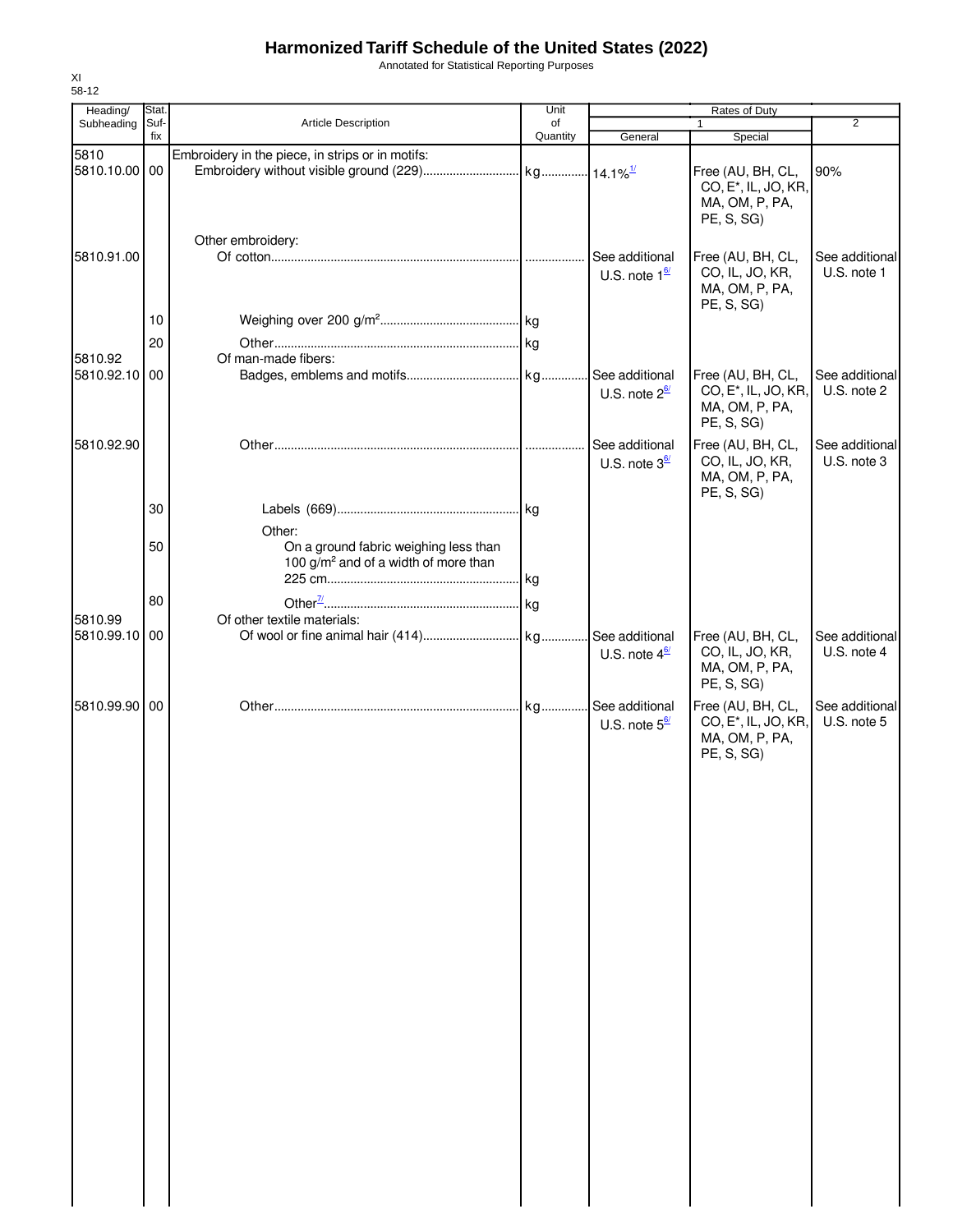Annotated for Statistical Reporting Purposes

| Heading/      | Stat.       |                                                                                                                                                                                           | Unit                                     |                            | Rates of Duty                                                        |                |
|---------------|-------------|-------------------------------------------------------------------------------------------------------------------------------------------------------------------------------------------|------------------------------------------|----------------------------|----------------------------------------------------------------------|----------------|
| Subheading    | Suf-<br>fix | Article Description                                                                                                                                                                       | of<br>Quantity                           | General                    | $\mathbf{1}$<br>Special                                              | $\overline{2}$ |
| 5811.00       |             | Quilted textile products in the piece, composed of one or more<br>layers of textile materials assembled with padding by stitching<br>or otherwise, other than embroidery of heading 5810: |                                          |                            |                                                                      |                |
| 5811.00.10 00 |             |                                                                                                                                                                                           | m <sup>2</sup> 13.2% <sup>1/</sup><br>kg |                            | Free (AU, BH, CL,<br>CO, IL, JO, KR,<br>MA, OM, P, PA,<br>PE, S, SG) | 57%            |
| 5811.00.20 00 |             |                                                                                                                                                                                           | kg                                       | $-6.3\%$ <sup>1/</sup>     | Free (AU, BH, CL,<br>CO, IL, JO, KR,<br>MA, OM, P, PA,<br>PE, S, SG) | 40%            |
| 5811.00.30 00 |             |                                                                                                                                                                                           | $m2$<br>kg                               | $.8\%$ <sup>1/</sup>       | Free (AU, BH, CL,<br>CO, IL, JO, KR,<br>MA, OM, P, PA,<br>PE, S, SG) | 83.5%          |
| 5811.00.40 00 |             |                                                                                                                                                                                           | kg                                       | $\cdot$ Free $\frac{1}{2}$ |                                                                      | 40%            |
|               |             |                                                                                                                                                                                           |                                          |                            |                                                                      |                |